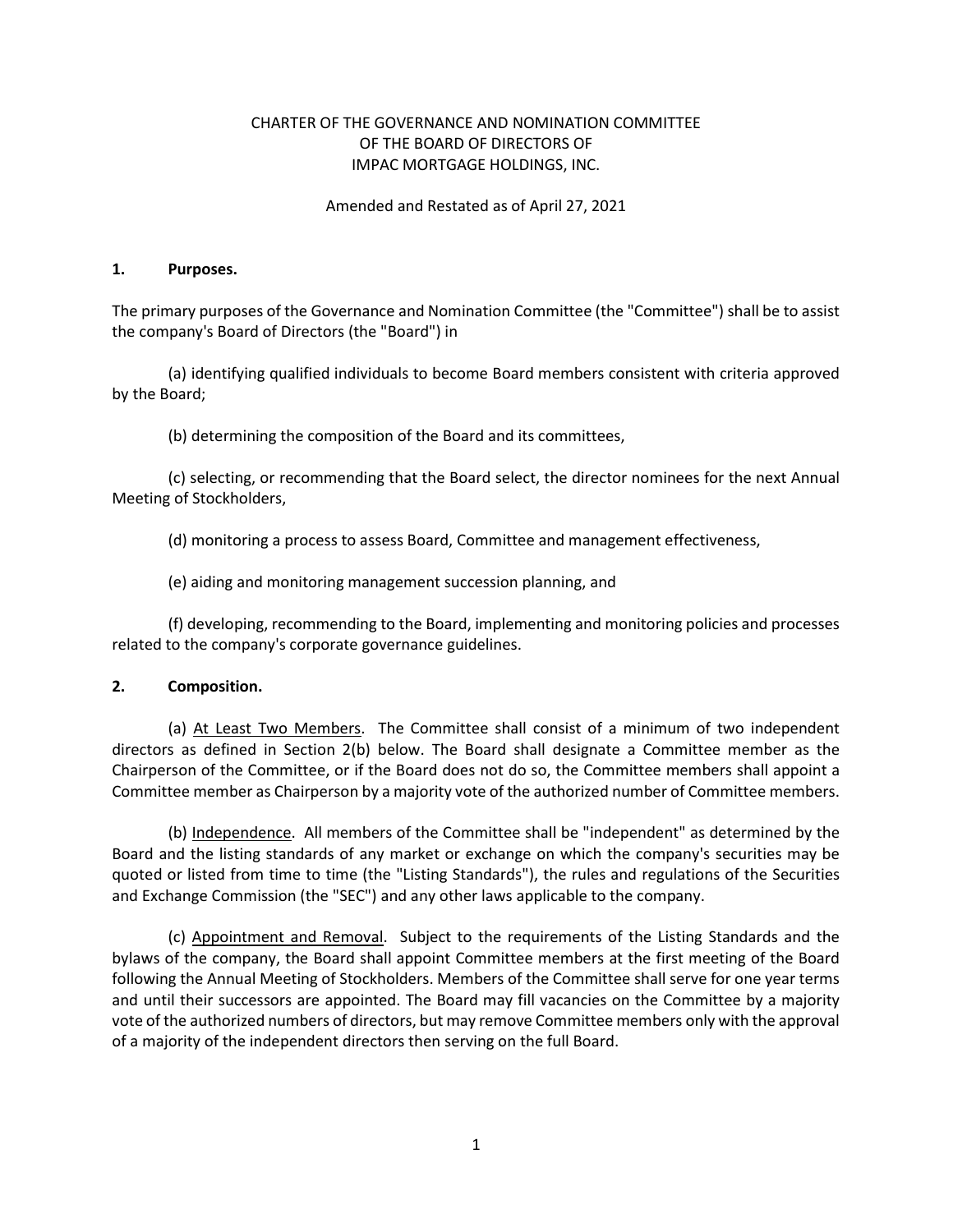# 3. Meetings, Reports and Resources of the Committee.

(a) Meetings. The Committee shall meet as often as it determines necessary or advisable, but not less than once a year. The Committee may also hold special meetings or act by unanimous written consent as the Committee may decide. The meetings may be in person or by telephone. The Committee shall keep written minutes of its meetings and shall deliver a copy of such minutes to the Board and to the corporate secretary of the company for inclusion in the company's minute books.

(b) Procedures. The Committee may establish its own procedures, including the formation and delegation of authority to subcommittees, in a manner not inconsistent with this charter, the bylaws, applicable laws or regulations, or the Listing Standards. The Chairperson or majority of the Committee members may call meetings of the Committee. A majority of the authorized number of Committee members shall constitute a quorum for the transaction of Committee business, and the vote of a majority of the Committee members present at the meeting at which a quorum is present shall be the act of the Committee, unless in either case a greater number is required by this charter, the bylaws, applicable laws or regulations, or the Listing Standards.

(c) Reports. The Committee shall report its actions and recommendations to the Board after each Committee meeting and shall conduct and present to the Board an annual performance evaluation of the Committee. The Committee shall review at least annually the adequacy of this charter and recommend any proposed changes to the Board for approval.

(d) Resources. The Committee shall have the sole authority to retain and terminate any search firm engaged to assist in identifying director candidates, and to retain outside counsel and any other advisors as the Committee may deem appropriate in its sole discretion, which advisors shall report directly to the Committee. The Committee shall have sole authority to approve the search firm's related fees and retention terms.

# 4. Authority and Responsibilities.

In furtherance of its purpose, the Committee shall have the following authority and responsibilities:

(a) To lead the search for and identify individuals qualified to become members of the Board consistent with the criteria approved by the Board, and to select or recommend to the Board director nominees to be presented for stockholder approval at the next Annual Meeting of Stockholders, and one or more director nominees for each vacancy on the Board that occurs between Annual Meetings of Stockholders, subject to legal rights, if any, of third parties to nominate or appoint directors. The Committee shall select or recommend individuals as director nominees who meet the minimum qualifications approved by the Board and who shall have high personal and professional integrity, who shall have demonstrated ability and sound judgment and who shall be effective, in conjunction with the other nominees to the Board, in collectively serving the long-term interests of the company's stockholders. Candidates recommended by the company's stockholders shall be evaluated in the same manner as all other director nominees.

(b) To review director candidates properly submitted by the company's stockholders in accordance with submission procedures established by the Committee.